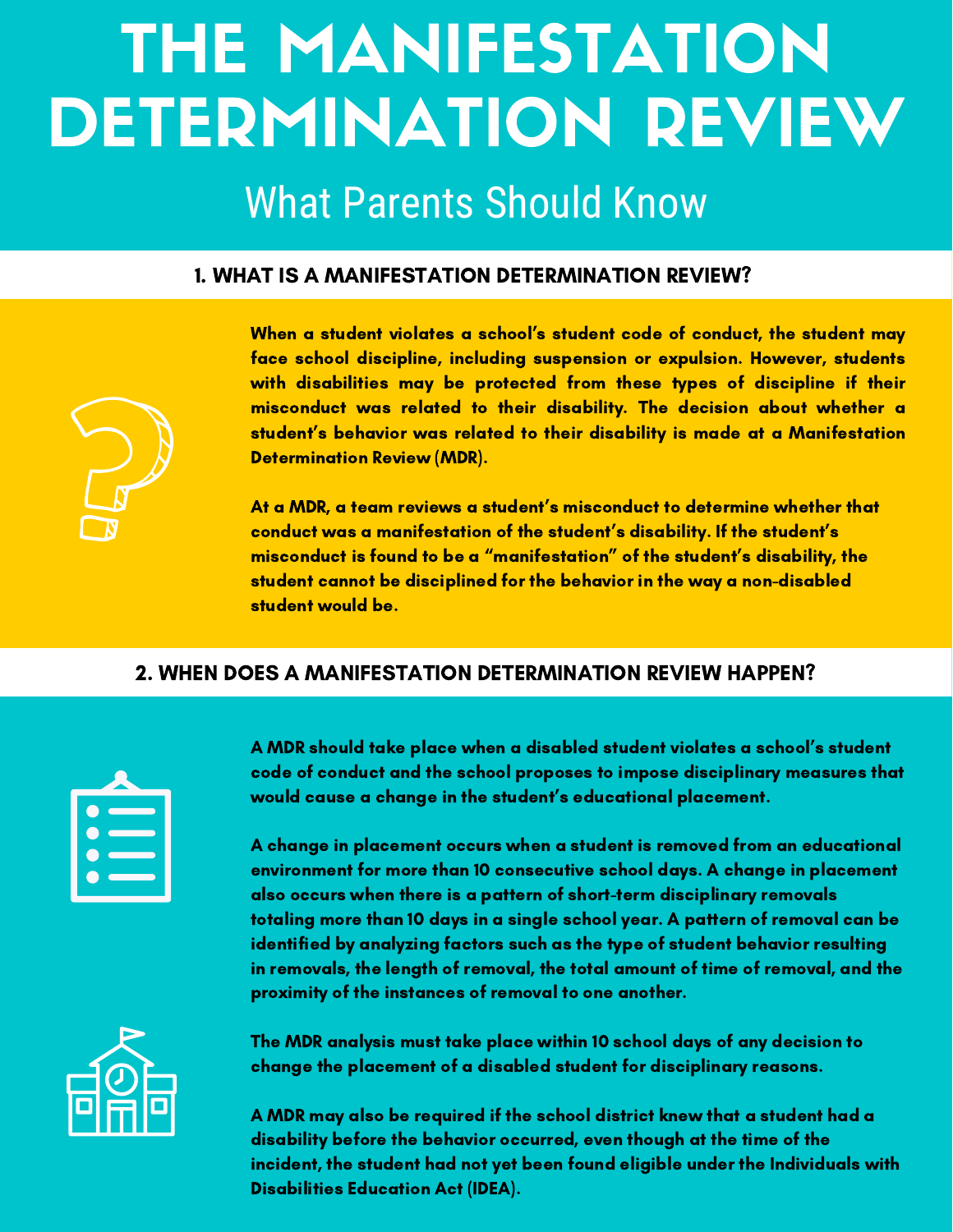## THE MANIFESTATION DETERMINATION REVIEW

## What Parents Should Know

#### 3. WHO ATTENDS A MANIFESTATION DETERMINATION REVIEW?



A MDR is conducted by a MDR team, including a Local Education Agency (LEA) representative, a parent, and any relevant members of the student's IEP team as determined by the LEA and the parent.

#### 4. WHAT IS DISCUSSED AT A MANIFESTATION DETERMINATION REVIEW?

Meeting members discuss:

1. Whether the student's conduct was caused by or had a direct and substantial relationship to the student's disability; or

2. If the student's conduct was a direct result of the LEA's failure to implement the IEP.

If the answer to either of these questions is "yes," then the student's conduct is determined to be a manifestation of the student's disability.

#### 5. WHY IS A MANIFESTATION DETERMINATION REVIEW IMPORTANT?



The MDR is important because the outcome of the MDR determines whether a child will sustain a disciplinary change in placement. In other words, the findings from the MDR determine whether the student gets to go back to school, or will be subject to discipline such as suspension or expulsion.

Also, the MDR is important because if the child's behavior was a result of the LEA's failure to implement the child's IEP correctly, the LEA must take immediate steps to remedy these deficiencies. This means an MDR's finding may lead to an improved educational program for the student.